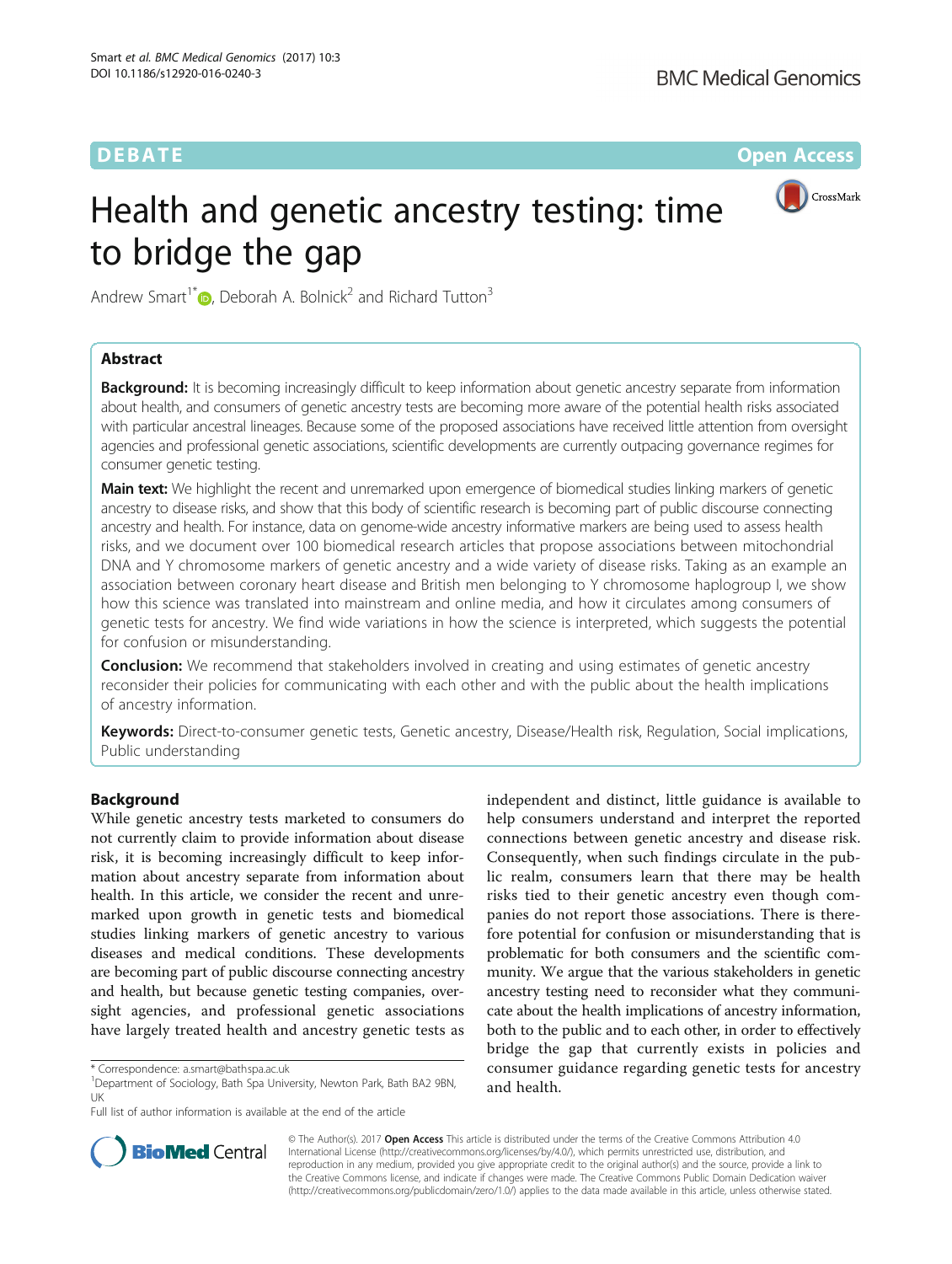## The gap between genetic tests for health and ancestry

Genetic ancestry tests were first marketed directly to consumers in 2000, for the purpose of reconstructing genealogies and investigating personal genetic heritage. They quickly became the most popular of all consumer genetic testing services, and more than three million individuals have reportedly purchased these tests to date [[1, 2\]](#page-8-0). Over the last 15 years, companies [[3](#page-8-0)], regulators [[4\]](#page-8-0) and professional scientific associations [\[5](#page-8-0), [6\]](#page-8-0) have treated ancestry genetic tests differently than medical or health-oriented genetic tests. Tests that make healthrelated claims or have implications for the prevention, diagnosis, or treatment of disease have been subject to greater scrutiny and oversight, as regulators have sought to ensure that potentially life-changing healthcare decisions are not made on the basis of poor quality information or with a lack of appropriate medical knowledge, advice, and support [\[7](#page-8-0)]. Genetic ancestry tests have received less attention from legislators, policy makers and regulatory agencies because they are not marketed explicitly for disease diagnosis, treatment, or prevention, and have thus been seen as more "recreational", less consequential, and less ethically problematic. This differentiation between ancestry and health genetic testing has seemed appropriate because the two types of tests have had such different applications.

However, recent developments demonstrate that the boundary between ancestry-related and health-related genetic testing is more porous than previously suggested [[8\]](#page-8-0), and it is being transgressed in a variety of ways. When genetic testing company 23andMe suspended its 'health reports' in 2013, following a warning from the US Food and Drug Administration (FDA), it continued to provide customers with ancestry information and their raw genetic data [[9](#page-8-0), [10](#page-8-0)]. With these ancestry testing data, consumers could still obtain an assessment of their health risks using independent online 'interpretation-only' services for as little as \$5 [\[11\]](#page-8-0). More explicit links between genetic ancestry and health are evident in 23andMe's relaunched Health + Ancestry Service, which was approved by the FDA as a 'medical device' and provides both ancestry and health information. This service directly connects ancestry to health in its 'wellness' reports for traits like lactose intolerance and in its 'carrier status' reports for medical conditions like cystic fibrosis and sickle cell anemia, as both link risk estimates to named racial/ ethnic groups. At least one other leading genetic testing company (Ancestry.com) is in discussions with the FDA about expanding its service to include similar carrier status reports [\[12](#page-8-0)]. Furthermore, as we show in this article, even when genetic ancestry tests report only an individual's ancestry, consumers can become aware of possible health risks tied to their genetic ancestry via media coverage of scientific studies and online discussion groups.

This blurring of the line between genetic ancestry and health accentuates the gaps that currently exist in policy and in the available guidance for consumers because little attention has been given to the health implications of genetic ancestry testing. However, as others have noted, it may become common for consumers to share their ancestry test results or ancestry-related estimates of disease risk with their physicians, expecting such information to inform their healthcare decisions and improve their quality of care [[13, 14](#page-8-0)]. It is therefore crucial that we bridge these gaps to ensure that genetic testing information is used appropriately in health-related decisions and clinical care. This is especially important because most physicians lack the expertise needed to interpret and contextualize the results of genetic tests: only 29% of US clinicians surveyed rate their knowledge of genetics as excellent, very good, or good [\[15](#page-8-0)], and less than a third of the physicians surveyed in five European countries were confident or very confident in their ability to carry out basic medical genetic tasks [[16](#page-8-0)]. Given these findings, there is a real risk that consumers or their physicians could make problematic and potentially irreversible healthcare decisions based on inaccurate, misleading, or misinterpreted genetic testing results. Genetic ancestry information has been misinterpreted or over-interpreted in the past [\[17](#page-8-0)–[19](#page-8-0)], and it has been used in ways that reach far beyond the intended or anticipated scientific applications — for example, in controversial attempts to use genetic ancestry tests to support Native American tribal membership claims [\[20\]](#page-8-0) and to infer nationality in asylum cases [\[21\]](#page-8-0).

Thus, it is critical that we recognize and address the increasingly porous boundary between genetic tests for ancestry and health because (1) genetic ancestry tests can provide information that has consequences for health decision-making, (2) test-takers may have unrealistic expectations about the scientific and medical certainties offered by the tests they have purchased, (3) many physicians are not prepared to interpret and apply the genetic test results that their patients may bring into the clinic, and (4) better guidance for consumers is needed to ensure that health-related information from genetic ancestry tests is interpreted and applied in valid ways. This is especially important because, as we show in the next section, scientific and biomedical studies have been drawing ever more connections between ancestry and health, and there is evidence that these connections are beginning to affect consumer interpretations of their genetic ancestry test results.

## Mounting evidence of connections between genetic ancestry and disease risk

Genetic ancestry plays an important role in contemporary biomedical science. Medical genetic studies, for instance,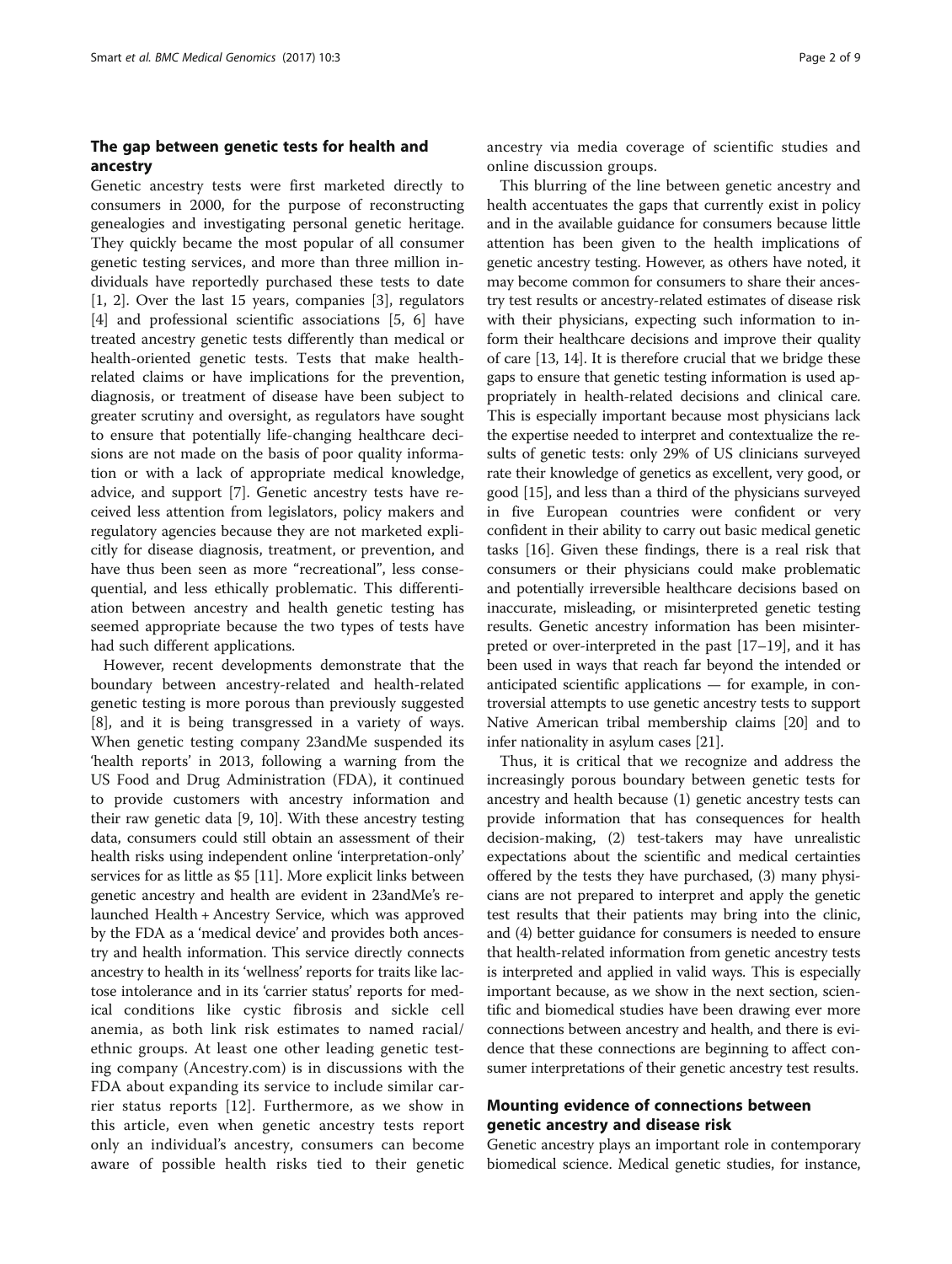commonly use ancestry inferences derived from autosomal markers (typically single nucleotide polymorphisms or "ancestry informative markers") to control for population stratification, a practice that underpins the now routine reporting of population-specific or ancestry-specific estimates of disease risks and drug response in genetic epidemiology [\[13, 22](#page-8-0)]. Far less attention has been given to the fact that studies using uniparental genetic markers have uncovered connections between ancestry and health. These tests have been a mainstay of the direct-to-consumer ancestry-testing marketplace, but have been widely considered to have little biomedical value [[13\]](#page-8-0).

Over the last decade, hundreds of biomedical studies have been published that suggest that certain mitochondrial DNA (mtDNA) and Y chromosome variants (and the haplogroups defined by those variants) are associated with an increased risk of disease and other health complications [[23\]](#page-8-0). These variants and haplogroups have been linked to a diverse array of common diseases and medical conditions, including coronary artery disease, myocardial infarction, ischaemic stroke, heart transplant complications, Leber hereditary optic neuropathy, advanced age-related macular degeneration, hearing loss, osteoarthritis, osteoporosis, multiple sclerosis, Alzheimer's and Parkinson's disease, complications from type 2 diabetes (especially retinopathy, neuropathy, nephropathy, and renal failure), several types of cancer (breast, thyroid, pancreatic, esophageal, colorectal, prostate, renal, and lung cancer), and the rate of AIDS progression in HIV patients (an additional table shows examples of associations discussed in the biomedical literature [see Additional file [1\]](#page-8-0)). The exact causes of these associations are not always clear, but it is thought that the associated genetic variants alter the expression of key gene pathways [[24](#page-8-0)] or, in the case of mtDNA, contribute to the development and progression of disease by affecting energy metabolism and important cellular processes, including ATP synthesis, reactive oxygen species (ROS) production, oxygen consumption efficiency, calcium signaling, and apoptosis [\[25](#page-8-0)–[27](#page-8-0)].

It is important to note that the quality of studies reporting associations between mtDNA/Y chromosome haplogroups and disease susceptibility is quite variable. Some haplogroup-disease associations are supported by multiple independent studies with rigorous statistical designs, but many others are not. The biomedical literature includes a large number of studies that suffer from small sample sizes, inappropriate controls for population stratification, and/or problematic statistics (for example, P-values that have not been corrected for multiple comparisons), so some of the reported haplogroup-disease associations are almost certainly false positives. Other researchers have also drawn attention to these problems [[23, 28\]](#page-8-0). However, regardless of the quality of these studies, many publications present possible associations between mtDNA/Y haplogroups and disease risk, and consumers are becoming aware of these reports as they garner media attention and enter public discourse.

In 2012, for example, a study published in The Lancet found that British men belonging to Y chromosome haplogroup I have a 50% higher age-adjusted risk of coronary artery disease (CAD) than other British men, with haplogroup I being the most significant predictor of CAD after HDL cholesterol and lipid-lowering treatment [\[24](#page-8-0)]. This finding was widely reported by the media in the UK, US, and Australia, under headlines about heart disease risk being inherited along paternal lines (Tables [1](#page-3-0) and [2\)](#page-5-0). This coverage demonstrated the potential for raised consumer expectations about the value of genetic ancestry information to health, and the future possibilities of acting on that information. One article, for example, suggested that: "when a screening test is developed to find those Y chromosome gene clusters and researchers have a better understanding of how they act, it may be possible to protect some [unlucky men] from having heart attacks." [\[29\]](#page-8-0) The UK National Health Service added an extensive discussion of ancestral haplogroups and CAD to their patient information website, NHS Choices, after the study was published — albeit to argue that this information was not of immediate use for tackling CAD in the UK because, among other reasons, "men are unlikely to know their specific haplogroup, so are unlikely to know whether they may be at increased risk of CAD" [\[30](#page-8-0)]. Ancestry testing consumers discussed this Lancet study (along with other reports of haplogroup-associated disease susceptibilities) in online forums (in threads entitled, for example, "Medical conditions associated with Y-chromosome haplogroups" and "Do not read if you are a hypochondriac…"), and a Principal Scientist at 23andMe blogged about the study, expressing skepticism about the study's conclusions and offering an alternative analysis using his company's data (Table [3](#page-6-0)). Thus, by following the circulation of this study in public domains, we can see variation in how the study was understood, disagreement over the robustness of its conclusions, and a lack of clarity about the significance of genetic ancestry markers like haplogroups to health.

While similar observations can be made about studies of autosomal or genome-wide markers and disease risk, we have focused here on uniparental genetic markers because mtDNA and Y chromosome tests are the two types of genetic ancestry tests that companies, policymakers, regulators, and professional scientific associations have invariably treated as less relevant to health. However, as we have shown, there is public interest in the extensive biomedical literature investigating the associations between mtDNA/Y chromosome haplogroups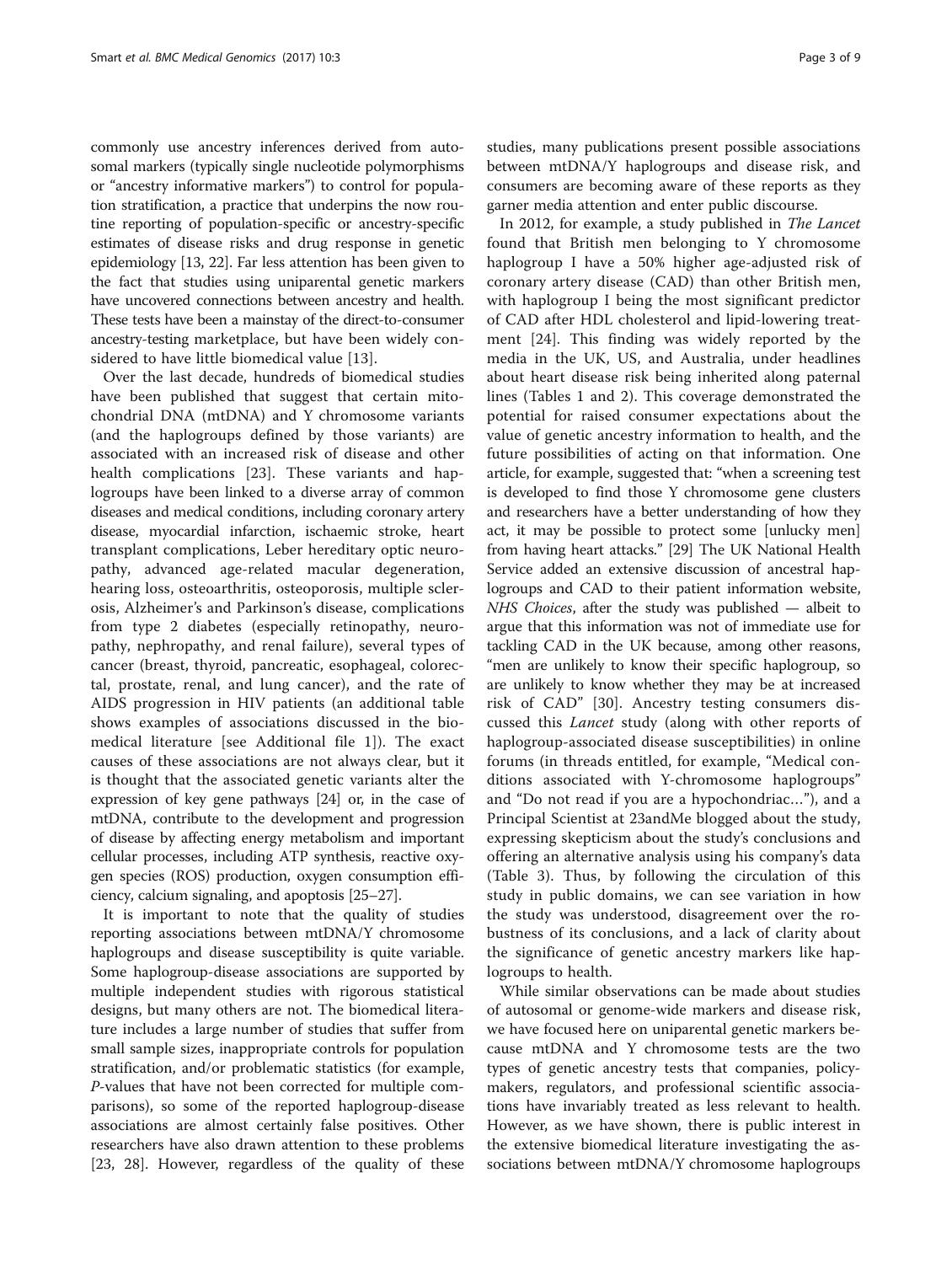<span id="page-3-0"></span>

| Table 1 Coverage of Charchar et al. [24] in mainstrea |                            |          | m news media                                                                                          |                        |                                                                                                                                                                     |                                                                                                                                                      |
|-------------------------------------------------------|----------------------------|----------|-------------------------------------------------------------------------------------------------------|------------------------|---------------------------------------------------------------------------------------------------------------------------------------------------------------------|------------------------------------------------------------------------------------------------------------------------------------------------------|
| Outlet                                                | Author                     | Date     | Headline                                                                                              | Section                | BL                                                                                                                                                                  | Quoted                                                                                                                                               |
| <b>BBC News Online (UK)</b>                           | Michelle Roberts           | 09/02/12 | heart disease from father via<br>Men can inherit a form of<br>Y chromosome                            | Health                 | www.bbc.co.uk/news/health-<br>16931585                                                                                                                              | (University of Leicester); Dr Hélène<br>Wilson (British Heart Foundation)<br>Dr Maciej Tomaszewski                                                   |
| The Independent (UK)                                  | Jeremy Laurance            | 09/02/12 | hereditary heart disease for<br>Male gene increases risk of<br>one in five                            | Health                 | male-gene-increases-risk-of-heredi-<br>www.independent.co.uk/life-style/<br>health-and-families/health-news/<br>tary-heart-disease-for-one-in-five-<br>6676537.html | (University of Leicester);<br>Dr Virginia M. Miller (Mayo Clinic)<br>Dr Maciej Tomaszewski                                                           |
| The Daily Telegraph<br>(UK)                           | Rebecca Smith              | 09/02/12 | that puts them at greater risk<br>One in five men have DNA<br>of a heart attack: research             | Health                 | men-have-DNA-that-puts-them-at-<br>healthnews/9068859/One-in-five-<br>www.telegraph.co.uk/health/<br>greater-risk-of-a-heart-attack-<br>esearch.html                | Foundation); Dr Maciej Tomaszewski<br>Dr Virginia M. Miller (Mayo Clinic)<br>Or Hélène Wilson (British Heart<br>(University of Leicester);           |
| The Daily Mail (UK)                                   | Sadie Whitelocks           | 09/02/12 | Men can inherit higher risk<br>and can pass danger on to<br>of heart attack from father<br>their sons | Health                 | www.dailymail.co.uk/health/article-<br>2098314/Fathers-common-gene-<br>variant-50-cent-higher-risk-heart-<br>disease-pass-sons.html                                 | Foundation); Dr Maciej Tomaszewski<br>Dr Hélène Wilson (British Heart<br>(University of Leicester)                                                   |
| The Daily Mirror (UK)                                 | Lachlan MacKinnon          | 09/02/12 | chromosome link to coronary<br>Close to men's hearts: Y<br>risk                                       | Technology and science | www.mirror.co.uk/news/technology-<br>science/science/close-to-mens-<br>nearts-y-chromosome-678644                                                                   | Foundation); Dr Maciej Tomaszewski<br>Dr Hélène Wilson (British Heart<br>(University of Leicester)                                                   |
| Time (USA)                                            | Alexandra Sifferlin        | 09/02/12 | Chromosome Linked to<br>Like Father like Son? Y<br>Heart Disease                                      | Heart Disease          | healthland.time.com/2012/02/09/like-<br>father-like-son-y-chromosome-linked-<br>to-heart-disease/                                                                   | Tomaszewski (University of Leicester)<br>Scientific American Dr Maciej                                                                               |
| CBS News (USA)                                        | Brenda Goodman             | 09/02/12 | higher risk of heart disease<br>Some men may inherit a<br>from dad                                    | News                   | some-men-may-inherit-a-higher-risk-<br>http://www.cbsnews.com/news/<br>of-heart-disease-from-dad/                                                                   | Lisa Bloomer (University of Leicester);<br>Dr Virginia M. Miller (Mayo Clinic)                                                                       |
| The New York Times<br>(USA)                           | Gina Kolata                | 08/02/12 | Higher Heart Disease Risk<br>Male Genes May Explain                                                   | Health                 | health/research/heart-disease-risk-<br>www.nytimes.com/2012/02/09/<br>chromosome.html?_r=0<br>may-be-tied-to-y-                                                     | General Hospital); Dr. Daniel J. Rader<br>Dr Sekar Kathiresan (Massachusetts<br>Dr Virginia M. Miller (Mayo Clinic);<br>(University of Pennsylvania) |
| Scientific American<br>(USA)                          | Katherine Haron<br>Courage | 08/02/12 | Y Chromosome Can Raise<br>Heart Disease Risk by 50%                                                   | Blogs                  | chromosome-can-raise-heart-disease-<br>http://blogs.scientificamerican.com/<br>observations/2012/02/08/y-<br>'isk-by-50-percent/                                    | Prof F Charchar (University of<br>Ballarat); Dr Virginia M. Miller<br>(Mayo Clinic)                                                                  |
| Forbes (USA)                                          | Larry Husten               | 09/02/12 | The Y Chromosome May<br>Earlier Coronary Disease<br>Explain Why Men Have                              | Pharma and Healthcare  | chromosome-may-explain-why-men-<br>larryhusten/2012/02/09/the-y-<br>have-earlier-coronary-disease,<br>http://www.forbes.com/sites/                                  | The Lancet paper; Dr Virginia M.<br>Miller (Mayo Clinic)                                                                                             |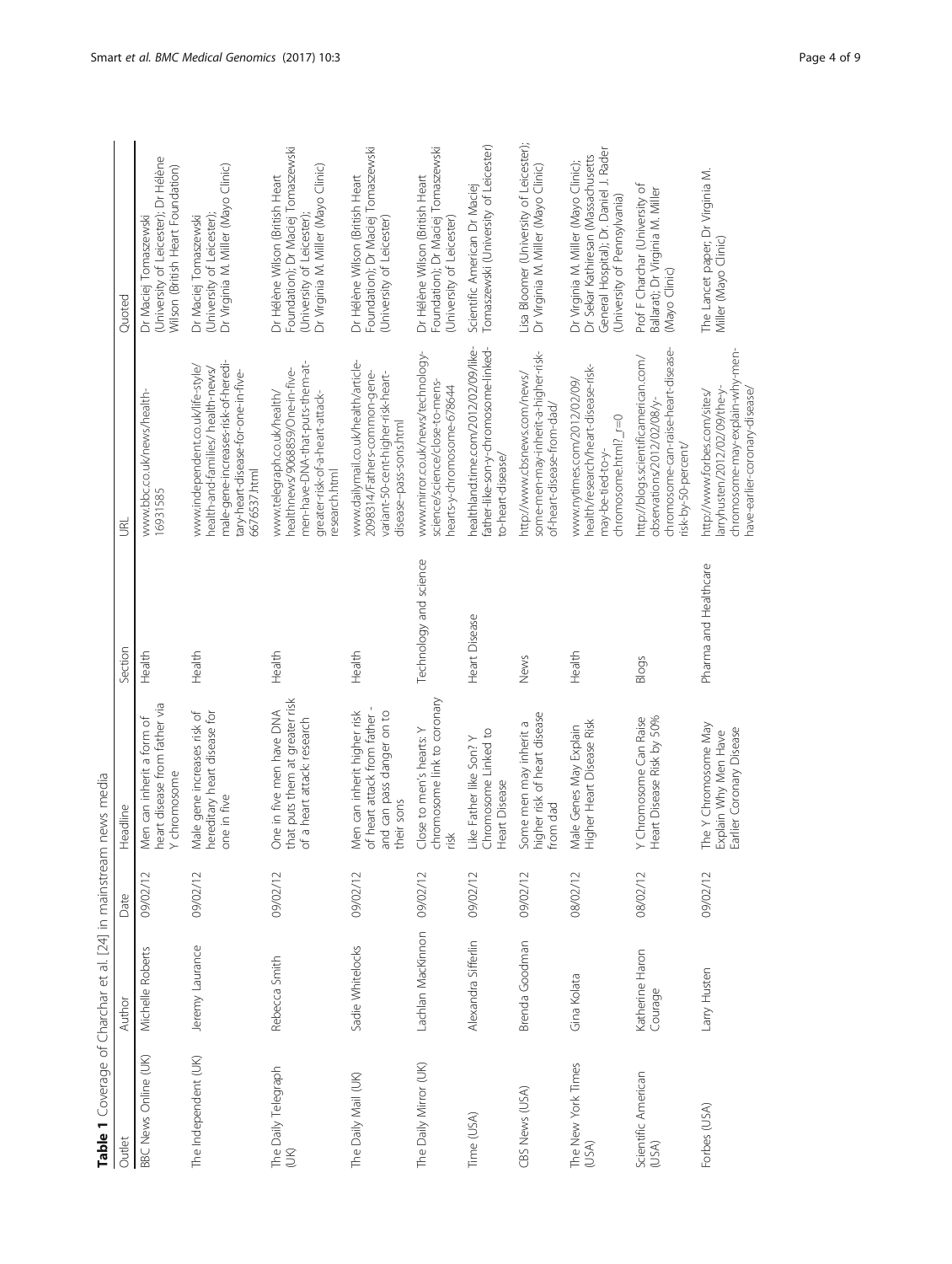|                                                                               | Prof F Charchar (University of Ballarat)         | Ballarat); Dr Hélène Wilson (British<br>Prof F Charchar (University of<br>Heart Foundation)<br>http://www.thecourier.com.au/story/<br>62162/ub-releases-heart-disease-<br>esearch/ | Prof F Charchar (University of<br>Ballarat)                   | The Lancet paper; Dr Pramod Kumar<br>(Fortis Hospital); Dr Virginia M. Miller<br>(Mayo Clinic)<br>ndia/Sons-can-inherit-heart-disease-<br>nttp://timesofindia.indiatimes.com/<br>from-dad-Study/articleshow/<br>1829916.cms |
|-------------------------------------------------------------------------------|--------------------------------------------------|------------------------------------------------------------------------------------------------------------------------------------------------------------------------------------|---------------------------------------------------------------|-----------------------------------------------------------------------------------------------------------------------------------------------------------------------------------------------------------------------------|
|                                                                               | Education                                        | <b>News</b>                                                                                                                                                                        |                                                               | India                                                                                                                                                                                                                       |
| Table 1 Coverage of Charchar et al. [24] in mainstream news media (Continued) | Does the Y chromosome<br>influence men's health? | UB releases heart disease<br>research                                                                                                                                              | Heart Disease Risks Linked to Articles<br>Genes in Men: study | Sons can inherit heart disease<br>from dad: Study                                                                                                                                                                           |
|                                                                               | 27/03/12                                         | 3/02/12                                                                                                                                                                            | 0/02/12                                                       | 0/02/12                                                                                                                                                                                                                     |
|                                                                               | Deb Anderson                                     |                                                                                                                                                                                    | awrence Villamar                                              | Kounteya Sinha                                                                                                                                                                                                              |
|                                                                               | The Age (Australia)                              | The Chronicle (Australia) Tom McIIroy                                                                                                                                              | International Business<br>Times (Australia)                   | The Times of India<br>(India)                                                                                                                                                                                               |

| I |                                     |
|---|-------------------------------------|
|   |                                     |
|   |                                     |
|   |                                     |
|   |                                     |
|   |                                     |
|   |                                     |
|   |                                     |
|   |                                     |
|   | てんこう こうこうこう りょうこうしょう                |
|   |                                     |
|   |                                     |
|   |                                     |
|   |                                     |
|   |                                     |
|   |                                     |
|   |                                     |
|   |                                     |
|   | ١                                   |
|   |                                     |
|   |                                     |
|   |                                     |
|   |                                     |
|   |                                     |
|   |                                     |
|   |                                     |
|   |                                     |
|   |                                     |
|   |                                     |
|   |                                     |
|   |                                     |
|   |                                     |
|   |                                     |
|   |                                     |
|   |                                     |
|   |                                     |
|   | 5<br>֦֧֢֚                           |
|   |                                     |
|   | $\ddot{\phantom{a}}$                |
|   |                                     |
|   |                                     |
|   |                                     |
|   |                                     |
|   |                                     |
|   |                                     |
|   | <br> <br> <br> <br> <br>i a control |
| Ï |                                     |
|   |                                     |
|   |                                     |
|   |                                     |
|   |                                     |
|   |                                     |
|   | j                                   |
|   |                                     |
|   |                                     |
|   |                                     |
|   |                                     |
|   |                                     |
|   |                                     |
|   |                                     |
|   |                                     |
|   | I                                   |
|   |                                     |
|   |                                     |
|   |                                     |
|   | :                                   |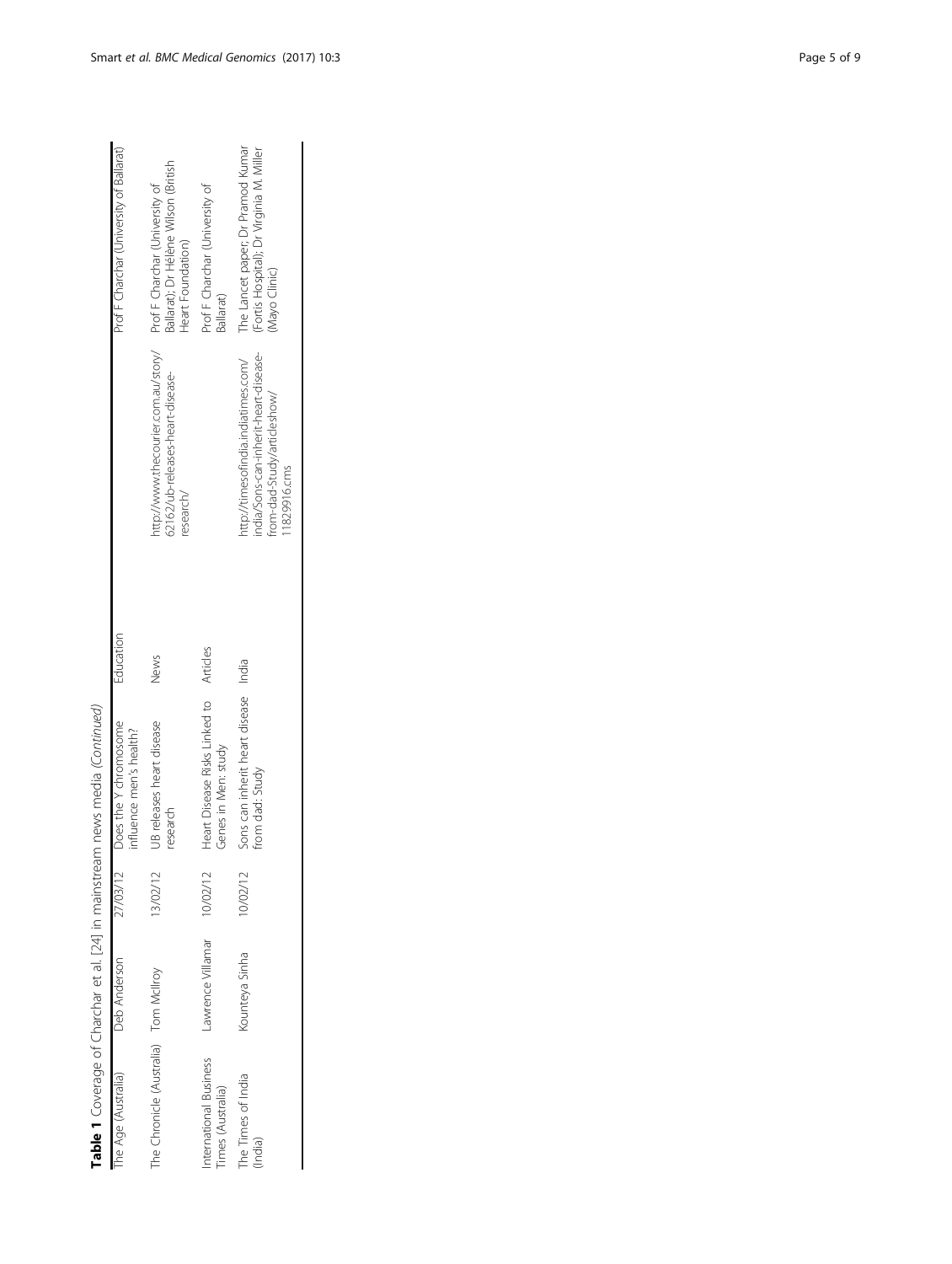<span id="page-5-0"></span>

| Site                | Author                    | Date     | Headline                                                                             | $\mathbb{E}$                                                                                                                              | Quoted                                                                                                                                     |
|---------------------|---------------------------|----------|--------------------------------------------------------------------------------------|-------------------------------------------------------------------------------------------------------------------------------------------|--------------------------------------------------------------------------------------------------------------------------------------------|
| NHS Choices         |                           | 09/02/12 | in five men 'carries heart risk gene'<br>One                                         | www.nhs.uk/news/2012/02February/Pages/<br>y-chromosome-heart-disease-risk.aspx                                                            | <b>BBC News</b>                                                                                                                            |
| Medical News Today  | Jospeh Nordqvist 09/02/12 |          | Gene Linked To Coronary Artery<br>Male Gene Li<br>Disease Risk                       | www.medicalnewstoday.com/articles/<br>241441.php                                                                                          | The Lancet paper; Dr Virginia M.<br>Miller (Mayo Clinic)                                                                                   |
| WebMD               | Brenda Goodman            | 08/02/12 | Some Men May Inherit a Higher Risk of<br>Heart Disease From Dad                      | 20120208/some-men-may-inherit-higher-risk-<br>www.webmd.com/heart-disease/news/<br>heart-disease-from-dad                                 | Lisa Bloomer (University of Leicester);<br>Dr Virginia M. Miller (Mayo Clinic)                                                             |
| Medscape            | Lisa Nainggolan           |          | 10/02/12 Like Father, Like Son: Y-Chromosome<br>Variant May Explain CAD              | http://webcache.googleusercontent.com/<br>www.medscape.com/viewarticle/758437<br>+&cd=1&hl=en&ct=clnk≷=uk<br>search?q=cache:RhYvNynICn4J: | Lisa Bloomer (University of Leicester);<br>Dr Virginia M. Miller (Mayo Clinic); Dr<br>Sekar Kathiresan (Massachusetts<br>General Hospital) |
| News Medical        | AnayaMandal               | 12/02/12 | Y chromosome may be the link that passes<br>disease risk from father to son<br>heart | www.news-medical.net/news/20120 212/Y-<br>chromosome-may-be-the-link-that-passes-<br>heart-disease-risk-from-father-to-son.aspx           | Hospital); Dr Virginia M. Miller (Mayo<br>Kathiresan (Massachusetts General<br>The Lancet paper; Dr Sekar<br>Clinic)                       |
| The Naked Scientist | Kat Arney                 |          | 12/02/12 Y Chromosome yields heart disease clues                                     | www.thenakedscientists.com/HTML/news/<br>news/2485,                                                                                       |                                                                                                                                            |
| ŅDr                 |                           | 09/02/12 | disease risk passed from father to son<br>Heart                                      |                                                                                                                                           | Dr Virginia M. Miller (Mayo Clinic)                                                                                                        |
| Cure Talk           | Priya Menon               | undated  | Coronary Artery Disease Linked To Y<br>Chromosome: Study By Fadi J. Charchar         | trialx.com/curetalk/2012/03/coronary-artery-<br>disease-linked-to-y-chromosome-study-by-<br>fadi-j-charchar/                              |                                                                                                                                            |
| Men's Health        |                           |          | 09/02/12 Y chromosome may increase risk of coronary<br>artery disease                | www.drharryfisch.com/y-chromosome-may-<br>increase-risk-of-coronary-artery-disease/                                                       |                                                                                                                                            |
| drholdright.co.uk   |                           | 02/12    | The Y male sex chromosome and risk of heart<br>9S<br>disea:                          | dynamicpage.php?pg=news&pageid=OTk=<br>http://www.drholdright.co.uk/                                                                      |                                                                                                                                            |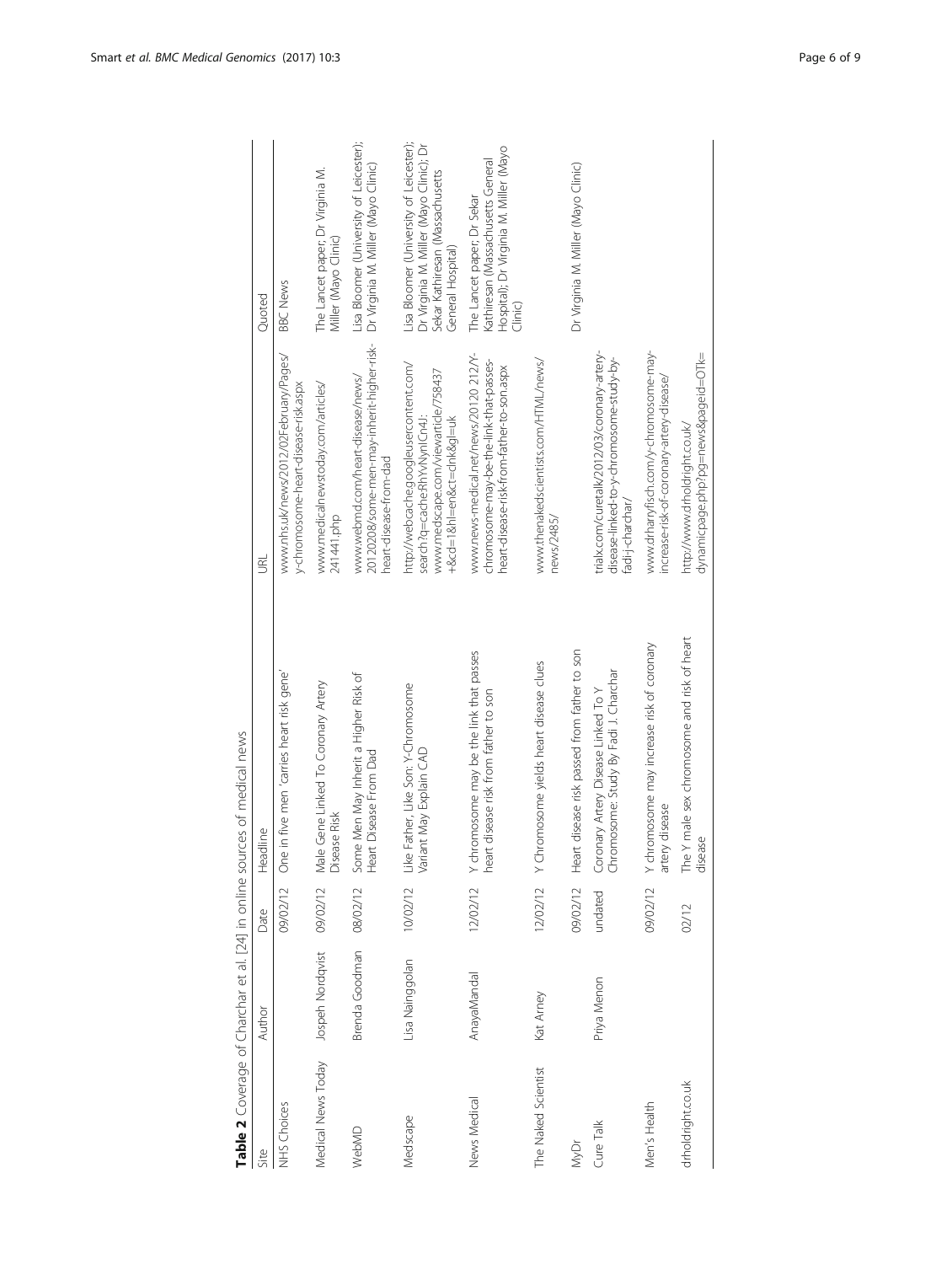<span id="page-6-0"></span>

| Table 3 Coverage linking haplogroups and health online in blogs and forums |                 |                         |                                                                             |       |                                                                                                                           |                                             |
|----------------------------------------------------------------------------|-----------------|-------------------------|-----------------------------------------------------------------------------|-------|---------------------------------------------------------------------------------------------------------------------------|---------------------------------------------|
| Site                                                                       | Author          | Date                    | Headline                                                                    | Type  | S                                                                                                                         | Includes Charchar et al.<br>$(2012)$ $[24]$ |
| 23andMe                                                                    | Dave Hinds      | 04/04/12                | Second Opinion: Haplogroup<br>Likely Not Linked to Heart<br>Disease         | blog  | blog.23andme.com/news/second-opinion-<br>haplogroup-i-likely-not-linked-to-heart-<br>disease/                             | Yes                                         |
| Improving Population Health                                                | David A. Kindig | 07/10/12                | Differences Disparities or<br>Are Male Genetic Health<br>Inequities         | blog  | 2012/07/are-male-genetic-health-differences-<br>www.improvingpopulationhealth.org/blog/<br>disparities-or-inequities.html | Yes                                         |
| Dienekes Anthropology Blog                                                 |                 | 09/02/12                | Y-chromosomes and coronary<br>artery disease in Britain                     | pop   | chromosomes-and-coronary-artery.html<br>dienekes.blogspot.co.uk/2012/02/y-                                                | Yes                                         |
| Fight Aging                                                                |                 | 05/11/13                | Those Lucky Haplogroup H<br>Bearers                                         | blog  | www.fightaging.org/archives/2013/11/those-<br>ucky-haplogroup-h-bearers.php                                               | $\frac{1}{2}$                               |
| Mathilda's Anthropolgy Blog                                                |                 | 03/11/08                | Mitochondrial DNA and survival<br>after sepsis                              | blog  | mathildasanthropologyblog.wordpress.com/<br>2008/11/03/mitochondrial-dna-and-survival-<br>after-sepsis/                   | $\frac{1}{2}$                               |
| Eupedia                                                                    |                 | $-23/09/13$<br>28/01/09 | with Y-chromosome haplogroups<br>Medical conditions associated              | forum | www.eupedia.com/forum/threads/25199-<br>Medical-conditions-associated-with-Y-<br>chromosome-haplogroups                   | Yes                                         |
| familytreeDNA                                                              |                 | $-10/02/12$<br>09/02/12 | Do not read if you are a<br>hypochondriac                                   | forum | showthread.php?t = 30303&highlight =<br>forums.familytreedna.com/<br>haplogroup + health + risk                           | Yes                                         |
| Rootschat                                                                  |                 | $-01/06/13$<br>22/05/13 | Utter Confusion: please help me<br>choose DNA test                          | forum | www.rootschat.com/forum/<br>ndex.php?topic=647807.54                                                                      | Yes (via ref to Hinds blog)                 |
| Eupedia                                                                    |                 | $-26/04/14$<br>26/07/07 | factors associated with mtDNA<br>Medical conditions and risk<br>haplogroups | forum | www.eupedia.com/forum/threads/24801-<br>associated-with-mtDNA-haplogroups<br>Medical-conditions-and-risk-factors-         | $\frac{1}{2}$                               |
| <b>Zetaboards</b>                                                          |                 | $-12/01/13$<br>12/01/13 | Examples of diseases associated<br>with a haplogroup                        | forum | s1 zetaboards.com/anthroscape/topic/<br>5045507/1/                                                                        | $\frac{1}{2}$                               |
| WorldFamilies                                                              |                 | $-20/03/12$<br>14/06/11 | At last some FGS-s for R0a2 from forum<br>Tuscany and The Marche            |       | www.worldfamilies.net/forum/<br>index.php?topic=9937.0                                                                    | $\frac{1}{2}$                               |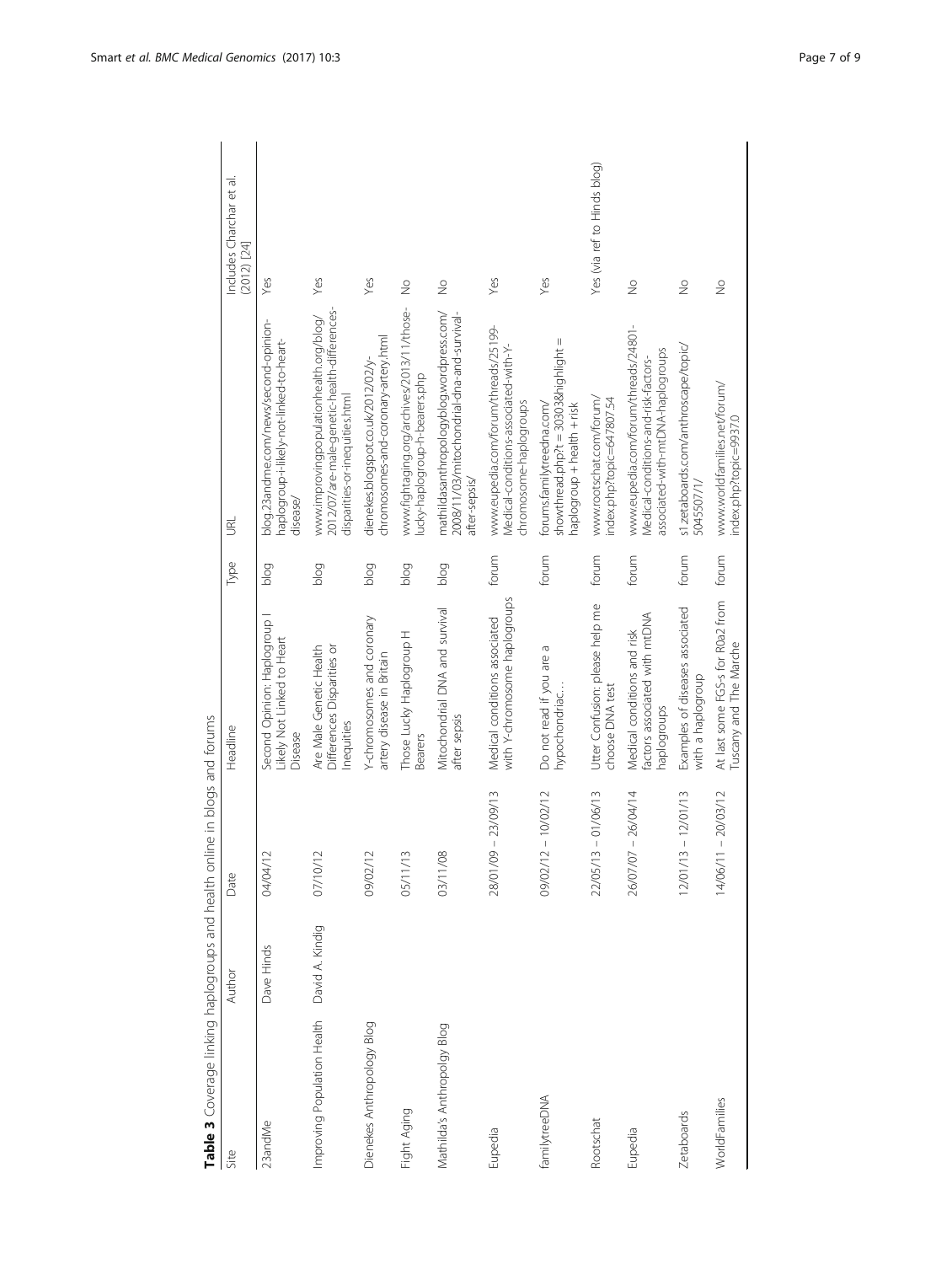and disease, and some consumers of genetic ancestry tests are already trying to understand how their ancestry is relevant to their health and disease prognosis in light of these research findings. Other consumers are also likely to encounter the results of these biomedical studies in the popular press, in online forums, in literature from their healthcare provider, or in well-known medical journals, and they too may grapple with the possible health implications of their genetic ancestry test results. Therefore, even when genetic ancestry tests report only an individual's ancestral lineage or uniparental haplogroup, consumers can become aware of the possible relationship with genetic health risks because scientists have linked haplogroup ancestry to health outcomes.

## Conclusions

Like the repurposing of genome-wide ancestry test data to assess health risks, and like the use of autosomal genetic markers in genetic epidemiology to identify population-specific disease risks and drug response, the reported associations between uniparentally-inherited haplogroups and various diseases represent another blurring of the line between genetic information on health and ancestry. Developments in scientific knowledge and commercial practice appear to be outpacing the current oversight and governance regimes that largely treat genetic tests for ancestry and health as separate and distinct.

We therefore suggest that it is time for the various stakeholders in genetic ancestry testing to reconsider what they communicate about the health implications of ancestry information, both to the public and to each other. This will require considering some difficult questions. For example, can and should consumer genetic testing companies take responsibility for the ways in which test-takers connect ancestry test results with other publicly available information? Can and should genetic testing companies, alongside scientific associations and consumer advocates, provide guidance to consumers about the accuracy and reliability of the various postulated associations between haplogroups (or other genetic markers) and health risks? How can those who communicate about the relevant science (scientific researchers, journal editors, science journalists, genetic testing companies, consumer advocates, policy advisors, etc.) achieve maximum clarity regarding the potential health implications of genetic ancestry (or the lack of them), and make effective use of the published critiques of the putative links between uniparental haplogroups and health risks [[23](#page-8-0), [28](#page-8-0)]? Should there be any changes to policies governing the regulation or oversight of consumer genetic testing, or additions to guidelines being

developed by professional associations like the American Society of Human Genetics (ASHG)?

To help address the issues raised here, we make five recommendations for stakeholders in consumer genetic testing to consider:

- (1) The ASHG or another respected professional genetics society should organize a roundtable to bring the various stakeholders together to produce authoritative guidance that will inform and benefit consumers, and help create a set of standards for the industry to follow. This guidance should make clear what we can and cannot know from genetic ancestry testing, and provide guidance regarding the accuracy and reliability of associations between genetic markers and health risks. Industry representatives, consumer advocates, policy and legal advisors, biomedical researchers, social scientists, and regulators should all be involved in drafting this guidance.
- (2) Consumer advocates, scientific organizations, companies, science journalists, and government agencies should play a role in making this information available to consumers.
- (3) Genetic ancestry testing companies should report only associations between genetic markers and diseases/medical conditions that have been scientifically validated. They should also provide information about the limitations of their tests (as 23andMe now does as part of their 'carrier status' and 'wellness' reports; [[31](#page-8-0)]) and include information about how to interpret the connections between ancestry and health among their FAQs.
- (4) Medical schools and continuing medical education (CME) programs should discuss the potential health implications of genetic ancestry information so that physicians can help their patients to interpret and contextualize their genetic testing results.
- (5) Policy-makers and government agencies may wish to reconsider current oversight regimes for direct-to-consumer genetic testing in light of the increasingly porous boundaries between tests for health and ancestry.

Our recommendations are aimed at encouraging novel and timely interventions into ongoing debates about direct-to-consumer genetic tests, especially since the US FDA, European Commission, ASHG, and high-profile ancestry testing companies are all considering scientific, ethical, and regulatory issues regarding health-related genetic testing. Now is the time to start bridging the gap in our current approaches to health and ancestry genetic testing.